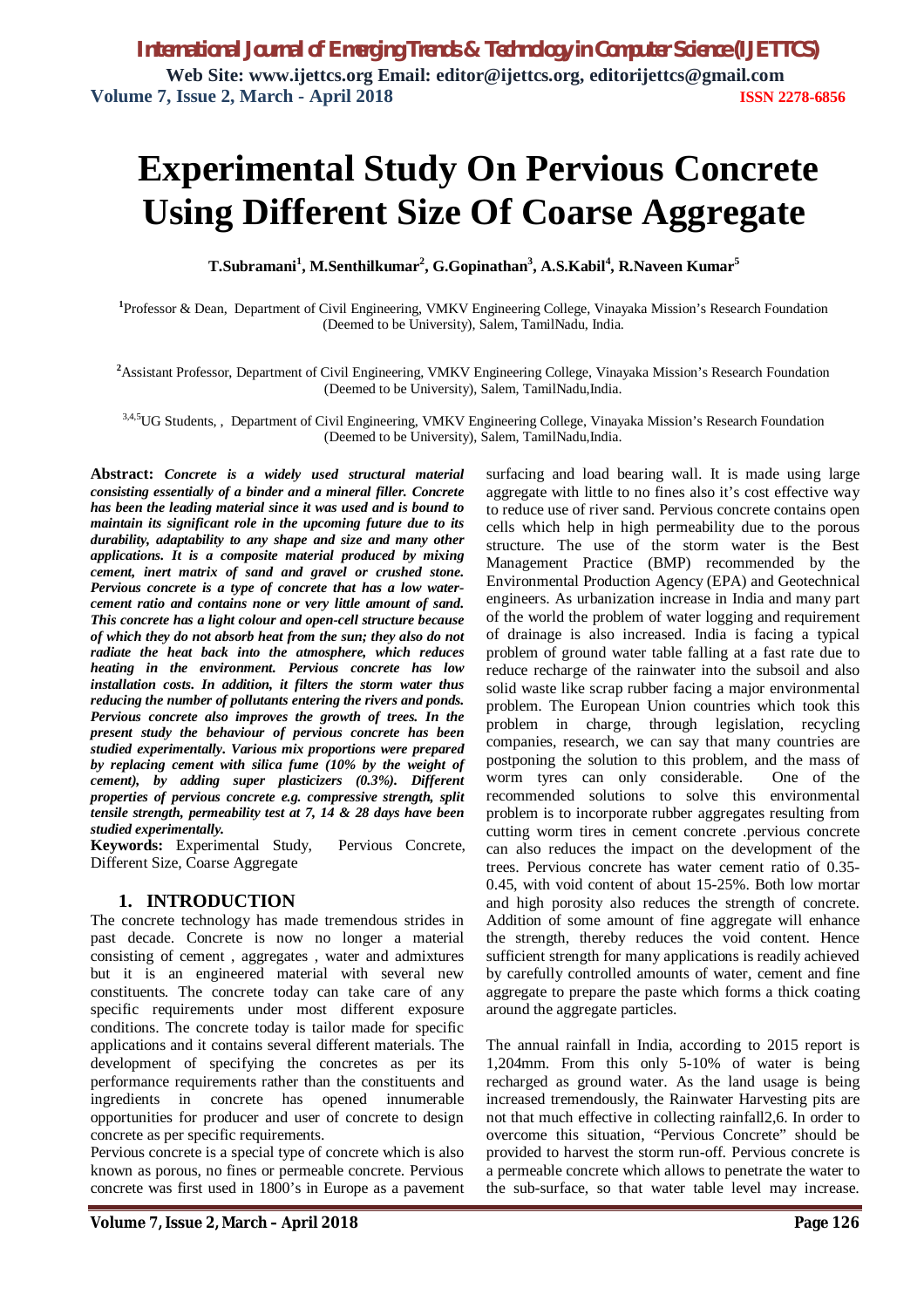Since porosity of concrete will reduce the strength of concrete, an attempt will be made to increase the strength of concrete by adding grading of aggregates to it.

### **1.1 Pervious Concrete**

It is define the term "pervious concrete" typically describes a near-zero-slump, open-graded material consisting of Portland cement, coarse aggregate, little or no fine aggregate, admixtures, and water. It is such a concrete that has high porosity and allows draining freely unlike dense, high strength concrete. Its applications are therefore in conditions where water from precipitation or other sources needs to be drained. The high porosity is achieved by the absence or very low content of fine aggregates. Pervious concrete is also known as no-finesconcrete, gap graded concrete or porous concrete. It essentially consists of cement, coarse aggregate, water and little or no fine aggregate. In normal concrete, the fine aggregates typically fill in the voids between coarse aggregates. But in pervious concrete fine aggregate is non-existent or present in very small amounts. Moreover, there is globally considerable research is being done on pervious concrete that can be used for concrete flatwork applications.

### **1.2 Applications of Water Absorption Concrete Road**

It is mostly applied in roads with low traffic usage, parking and sidewalks. It can serve as the surface course in such sites. Reports indicate that since 1970 pervious concrete has been utilized as the material for paving in Florida. It has also been applied in permeable drainages in water and power recourses, noise barriers, wall building, systems of thermal storage in greenhouses, decks of swimming pools, sludge beds in sewage treatment plants, bridge tennis courts, embankments and wall lining in water wells. Presently, substantial level of interest has existed regarding the application o pervious concrete in the alleviation of noise from tire-pavement interaction in concrete pavements. Pervious concrete possesses an excellent acoustic absorption capacity because of its extensive porosity. Acoustic absorption takes place in the material when sound waves are transmitted via a series of interconnected pores present in the material.

### **1.3 Construction Process**

Pervious concrete consists of cement, coarse aggregate and water with little to no fine aggregates. The addition of a small amount of sand will increase the strength. The mixture has a water-to-cement ratio of 0.28 to 0.40 with a void content of 15 to 25 percent. The correct quantity of water in the concrete is critical. A low water to cement ratio will increase the strength of the concrete, but too little water may cause surface failure. A proper water content gives the mixture a wet-metallic appearance. As this concrete is sensitive to water content, the mixture should be field checked. Entrained air may be measured by a Rapid Air system, where the concrete is stained black and sections are analyzed under a microscope.

A common flatwork form has riser strips on top such that the screed is 3/8-1/2 in. (9 to 12 mm) above final pavement elevation. Mechanical screeds are preferable to manual. The riser strips are removed to guide compaction. Immediately after screeding, the concrete is compacted to improve the bond and smooth the surface. Excessive compaction of pervious concrete results in higher compressive strength, but lower porosity (and thus lower permeability). Jointing varies little from other concrete slabs. Joints are tooled with a rolling jointing tool prior to curing or saw cut after curing. Curing consists of covering concrete with 6 mil. Plastic sheeting within 20 minutes of concrete discharge. However, this contributes to a substantial amount of waste sent to landfills. Alternatively, preconditioned absorptive lightweight aggregate as well as internal curing admixture (ICA) have been used to effectively cure pervious concrete without waste generation.

### **1.4 Applications**

Although not a new technology, pervious concrete is receiving renewed interest, partly because of federal clean water legislation. The high flow rate of water through a pervious concrete pavement allows rainfall to be captured and to percolate into the ground, reducing storm water runoff, recharging groundwater, supporting sustainable construction, providing a solution for construction that is sensitive to environmental concerns, and helping owners comply with EPA storm water regulations. This unique ability of pervious concrete offers advantages to the environment, public agencies, and building owners by controlling rainwater on-site and addressing storm water runoff issues. This can be of particular interest in urban areas, or where land is very expensive. Depending on local regulations and environment, a pervious concrete pavement and its sub base may provide enough water storage capacity to eliminate the need for retention ponds, swales, and other precipitation runoff containment strategies.

This provides for more efficient land use and is one factor that has led to a renewed interest in pervious concrete. Other applications that take advantage of the high flow rate through pervious concrete include drainage media for hydraulic structures, parking lots, tennis courts, greenhouses, and pervious base layers under heavy-duty pavements. Its high porosity also gives it other useful characteristics: it is thermally insulating (for example, in walls of buildings) and has good acoustical properties (for sound barrier walls).All of these applications take advantage of the benefits of pervious concrete's characteristics. However, to achieve these results, mix design and construction details must be planned and executed with care.

### **1.5 Research Objectives**

The use of pervious concrete to date has been limited to low volume and low speed traffic areas such as parking lots and sidewalks. These facilities are not typically subjected to high volume and standard wheel loads. Many jurisdictions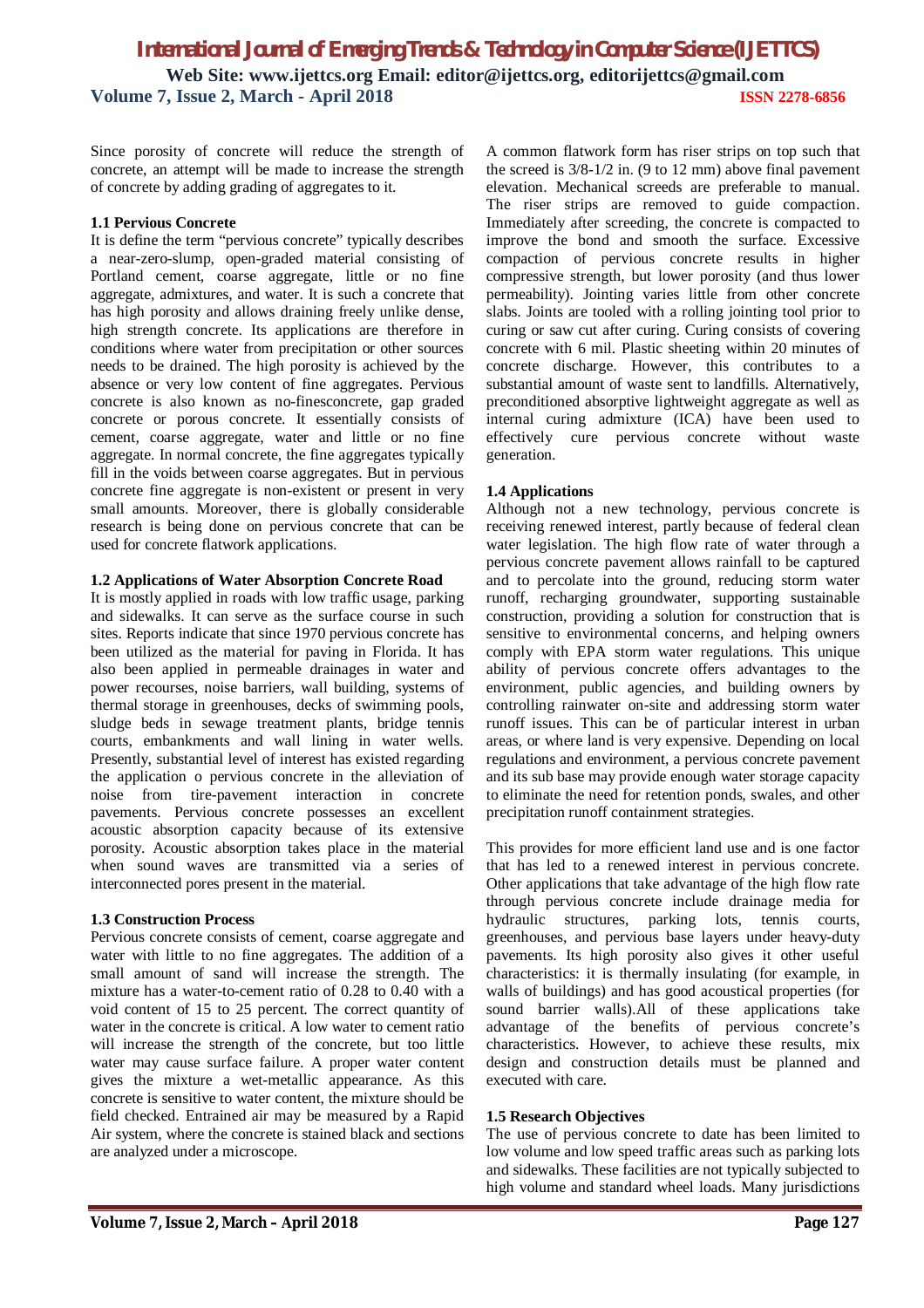## *International Journal of Emerging Trends & Technology in Computer Science (IJETTCS)*

**Web Site: www.ijettcs.org Email: editor@ijettcs.org, editorijettcs@gmail.com Volume 7, Issue 2, March - April 2018 ISSN 2278-6856**

are now considering the use of pervious concrete on low volume roads such as residential streets and alleys.

- To study about properties of Pervious concrete.
- Creating an eco-friendly pavement.
- To provide a sustainable environment.
- Result analysis in the strength and permeability.

It is an important application for sustainable construction and is one of the techniques used for ground water recharge. Pervious concrete naturally filters water from rainfall or storm and can reduce pollutant loads entering into streams, ponds and rivers. So in this way it helps in ground water recharge. It also reduces the bad impact of urbanization on trees. A pervious concrete ground surface allows the transfer of water and air to root systems allowing trees to flourish. Pervious concrete demonstrate the following advantages, benefiting the environment.

1. Decreasing flooding possibilities, especially in urban areas

- 2. Recharging the groundwater level
- 3. Reducing puddles on the road
- 4. Improving water quality through percolation
- 5. Sound absorption
- 6. Heat absorption
- 7. Supporting vegetation growth

### **1.6 Advantages**

- **Environmental**  reduced storm water runoff, recharge groundwater, efficient land use by reducing the need for retention ponds.
- **Economic** the management effort made in preventing excess runoff during heavy rainfall is prevented. Reduces cost to maintain large detention ponds.
- **Safety -** increased safety for drivers, improves driving in wet weather conditions, reduces night time glare and lessens the risk of hydroplaning
- Reduced Surface Temperatures, Minimizes the Urban Heat Island Effect
- Extended Pavement Life Due to Well Drained Base and Reduced Freeze-Thaw
- Less Lighting Needed Due to Highly Reflective Pavement Surface.

### **1.7 Limitations**

The following are the limitations of the pervious concrete pavement:

- Requires Routine (Quarterly) Vacuum Sweeping
- Requires a Certified Pervious Concrete Craftsman On-site During Installation
- Proper Soil Stabilization and Erosion Control are required to Prevent Clogging
- Quality Control for Material Production and Installation are Essential for Success.

### **2.METHODOLOGY**

Figure 1. Shows the methodology adopted in this study



### **Figure 1** Methodology **3. MATERIALS PROPERTIES**

### **3.1 Cement**

The cement used was ordinary Portland cement 53 (OPC 53).All properties of cement were determined by referring IS 12269 - 1987. The specific gravity of cement is 3.15. The initial and final setting times were found as 55 minutes and 258 minutes respectively. Standard consistency of cement was 30%.

Different types of cement also will produce concrete have a different rates of strength development. The choice of brand and type of cement is the most important to produce a good quality of concrete. The type of cement affects the rate of hydration, so that the strengths at early ages can be considerably influenced by the particular cement used. It is also important to ensure compatibility of the chemical and mineral admixtures with cement. Test which had been carried out to find the properties of cements are

- specific Gravity
- Fineness (By Sieve Analysis)
- Consistency
- Initial Setting Time

### **3.2 Fine Aggregate**

The sand which was locally available and passing through 4.75mm IS sieve is used. The specific gravity of fine aggregate was 2.60.

Locally available river sand conforming to Grading zone I of IS: 383 –1970.Clean and dry river sand available locally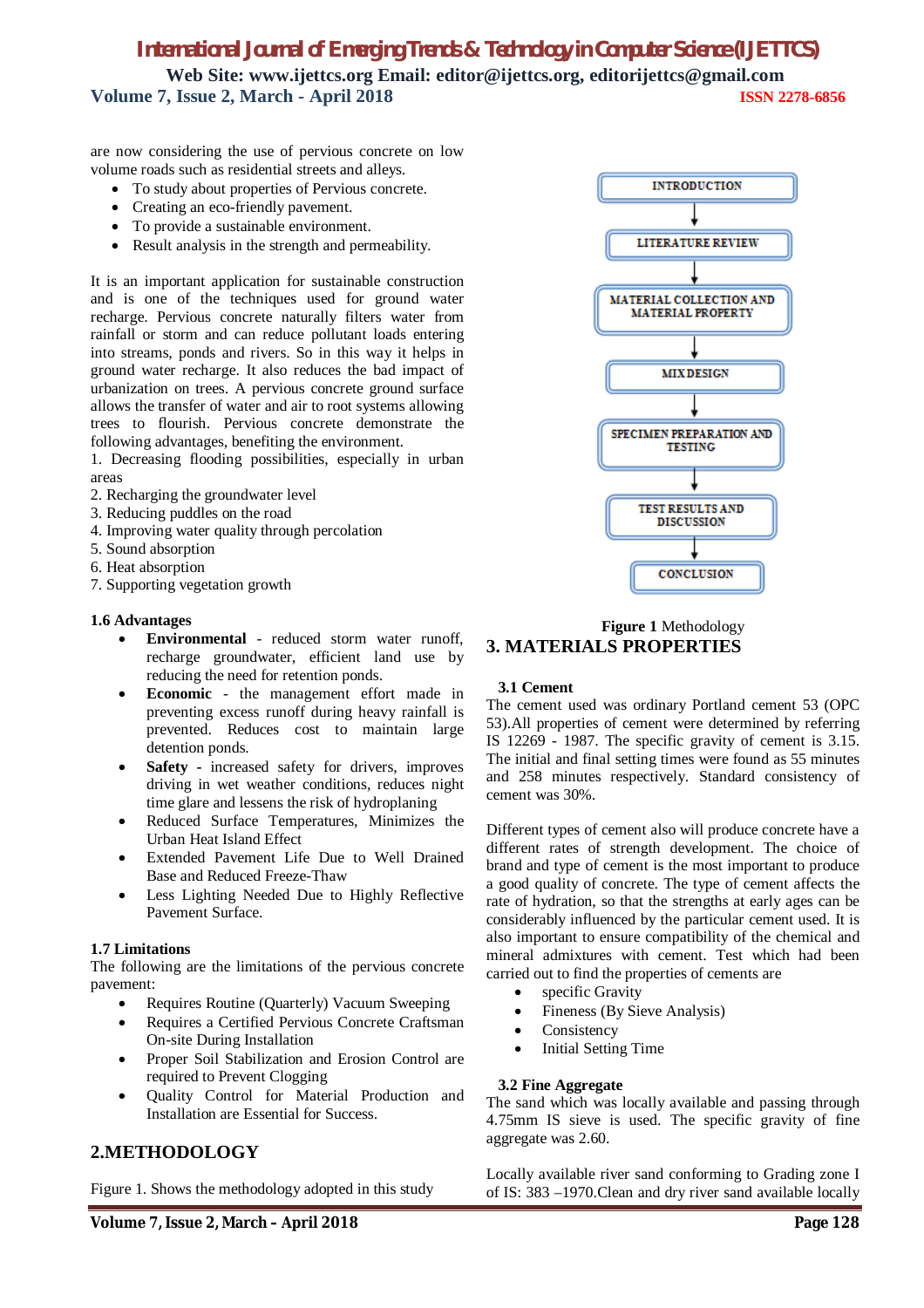will be used. Sand passing through IS 4.75mm Sieve will be used for casting all the specimens.

#### **3.3 Coarse Aggregate**

20mm size aggregates-The coarse aggregates with size of 20mm were tested and the specific gravity value of 2.78 and fineness modulus of 7 was found out. Aggregates were available from local sources.

- Specific Gravity
- Bulk Density
- Surface Moisture
- Water Absorption
- Fineness Modulus

#### **3.4 Water**

The water used for experiments was potable water.Water used for mixing and curing shall be clean and free from injurious amounts of Oils, Acids, Alkalis, Salts, Sugar, Organic materials Potable water is generally considered satisfactory for mixing concrete Mixing and curing with sea water shall not be permitted. The pH value shall not be less than 6.

#### **3.5 Silica Fume**

Silica fume is a by-product in the carbon-thermic reduction of high-purity quartz with carbonaceous materials like coal, coke, wood-chips in electric arc furnaces in the production of silicon and ferrosilicon alloys. Silica fume is also Known as micro silica, is an amorphous (non-crystalline) polymorph of silicon dioxide, silica. Silica fume is an ultrafine material with spherical particles less than 1μm in diameter, the average being about 0.15μm. This makes it approximately 100 times smaller than the average cement particle. The bulk density of silica fume depends on the degree of densification in the silo and varies from 130 to 600 kg/m3. The specific gravity of silica fume is generally in the range of 2.2 to 2.3.



**Figure 2**Silica Fume

Silica Fume also referred to as silica dust, condensed Silica Fume, Micro Silica, and Fumed Silica. Silica fume imparts betterment to rheological, mechanical and chemical properties. It increases the durability of the concrete by

reinforcing the microstructure through filler effect and consequently reduces segregation and bleeding. The powdered form of Silica fume with the specific gravity of 2.25. By adding the superfine particles of silica fume to cement and other materials, the gaps between the particles are filled. This effect achieves the production of dense, high-strength products.

**Table 1:**Physical properties of Silica Fume

| S.NO | <b>CHARACTERISTIC</b>                   | <b>OBSERVED</b><br><b>VALUE</b> |
|------|-----------------------------------------|---------------------------------|
|      | Colour                                  | Light grey                      |
|      | Fineness <sup>96</sup>                  | <b>Below 45 microns</b>         |
| з    | Specific gravity (Le-Chatelier's Method | 2.17                            |
|      | <b>Bulk Density</b>                     | 550 to 700 kg/m3                |
| 5    | Moisture content                        | 0.1 to 3%                       |

Silica fume improves the flow ability and workability of cement. This effect reduces the unit water amount required for achieving the specific flow ability. Soluble silica reacts with calcium hydroxide to produce a water-insoluble, curable siliceous compound. The main ingredient of silica fume is non-crystalline SiO2, which reacts with  $Ca(OH)_2$ produced by hydration of the cement and produces calcium silicate hydrate.

| <b>Table 2: Chemical Properties of Silica Fume</b> |  |  |  |
|----------------------------------------------------|--|--|--|
|----------------------------------------------------|--|--|--|

| S.NO                    | <b>CHARACTERISTIC</b>               | <b>TEST REPORT</b><br>(96) |
|-------------------------|-------------------------------------|----------------------------|
| ı                       | SiO <sub>2</sub>                    | 93                         |
| $\mathbf{r}$            | CaO                                 | 0.10                       |
| 3                       | MgQ.                                | 1.50                       |
|                         | FeO <sub>2</sub>                    | $\overline{1.0}$           |
| 5                       | AI <sub>2</sub> O <sub>3</sub>      | 1.40                       |
| 6                       | <b>Alkalis</b>                      | 2.50                       |
|                         | Sulphide Sulphur as SO <sub>3</sub> | 0.50                       |
| я                       | <b>Fineness</b>                     | 2250                       |
| $\overline{\mathbf{Q}}$ | <b>Specific Gravity</b>             | 2.23                       |

By this reaction, the intensity and the water-tightness of the cement are improved. It is used in concrete products to improve water tightness, higher-mechanical strength and reduce rebound amount when spraying.

### **3.6 Super Plasticizers**

Super plasticizers, also known as high range water reducers, are chemicals used as admixtures where welldispersed particle suspensions are required. These polymers are used as dispersants to avoid particle aggregation and to improve the flow characteristics of suspensions such as in concrete applications. This effect drastically improves the performance of the hardened fresh paste (Wikipedia, the free encyclopedia). Cico plast super is used for producing extremely flow able concrete, pumped concrete, prestressed and denser concrete as well as in industrial commercial flooring and floor toppings. Cico plast super is new generation concrete admixture based on modified Sulphonated naphthalene formaldehyde, combining the properties of super plasticizers with high degree of slump retention characteristics, high range water reducer and also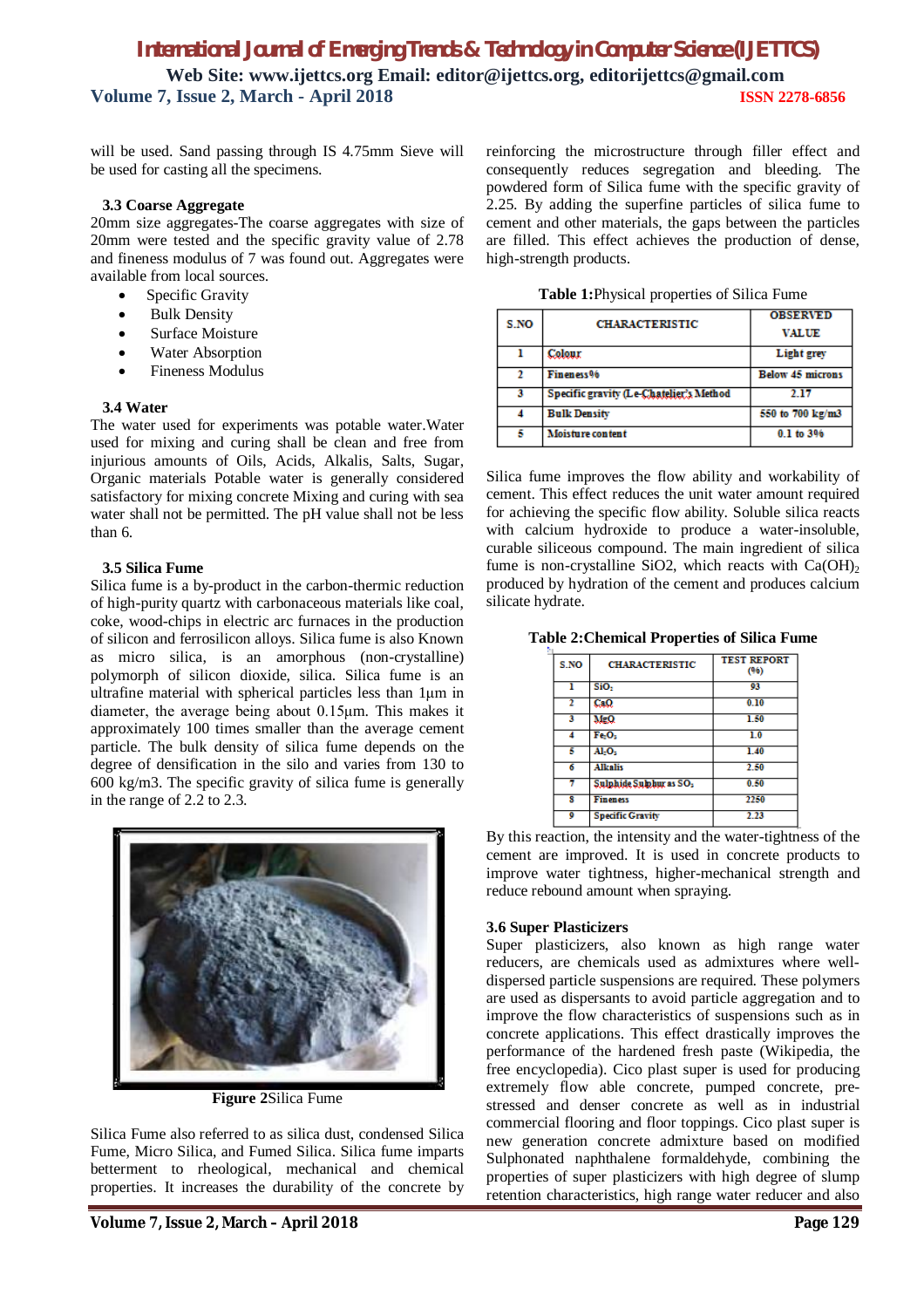acts as water proofers for concrete, conforms to ASTM C-494.

### **3.6.1 Features**

- Improves workability and flow properties without any increase in water.
- Increase in bond strength of concrete to reinforcing steel.
- Reduction of internal friction and thixotropy without the risk of segregation and making concrete workable.
- Minimize shrinkage or cracking.
- Suitable for use in concrete above and below ground.

 **3.6.2 Uses**

- It produces extremely workable and flowing concrete without loss of strength.
- It can be used to produce pumpable concrete or at locations where flowable or high strength concrete is needed.

### **4. Mix Design**

Design Stipulations

- Grade Designation M-30
- Type of cement O.P.C-53grade
- Fine Aggregate Zone-I
- Sp. Gravity Cement 3.15
- Sp. Gravity Fine Aggregate 2.65
- Sp. Gravity Coarse Aggregate 2.68

Mix Proportion shown in Table.3

**Table 3:** Mixproportion

| <b>Cement</b> | FA         | CA         | Water                  |
|---------------|------------|------------|------------------------|
| $(kg)/m^2$    | $(kg)/m^2$ | $(kg)/m^2$ | (liter)/m <sup>2</sup> |
| 531.43        | 604.8      | 1064       | 186                    |

### **5. TESTING PROCEDURE**

### 5.1 Compressive Strength Test

The main aim is to determine the compressive strength of concrete specimen. The test specimens, cubical in shape of size 150x150x150 mm are used. Compression tests are conducted at 28 days of the casting of specimens. Specimens cured in the water where tested immediately on removal from water and while they are still in wet condition.

The load applied Compression test is the most common test conducted on hardened concrete, partly because it is an easy test to perform, and partly because most of the desirable characteristic properties of concrete are qualitatively related to its compressive strength. Compression test is carried out on specimens cubical in shape. Sometimes, the compression strength of concrete is determined using parts of beam tested in flexure.

The maximum load applied to the specimen until a failure recorded. Then based on the load value the compressive strength of the concrete specimen calculated as follows. Compressive strength=ultimate load/contact area of the cube

### **5.2 Split Tensile Test**

Take the wet specimen from water after 7 days of curing .Wipe out water from the surface of specimen Draw diametrical lines on the two ends of the specimen to ensure that they are on the same axial place. Note the weight and dimension of the specimen. Set the compression testing machine for the required range. Keep are plywood strip on the lower plate and place the specimen. Align the specimen so that the lines marked on the ends are vertical and centered over the bottom plate. Place the other plywood strip above the specimen. Bring down the upper plate to touch the plywood strip. Apply the load continuously without shock at a rate .Note down the breaking load(P).

#### **5.3 Permeability Test on Concrete**

The permeability of concrete to liquids, ions and gases is of direct relevance to both durable concrete and to leakresistant concrete for containment. Analytical models used to predict the age at which corrosion of the reinforcement will be initiated require a detailed knowledge of the transport mechanisms involved and the permeability of the concrete. Some specifications for projects in extreme environments (e.g. the Middle East) or requiring very long lives (e.g. railway tunnels) have specified permeability criteria, based on some form of analytical durability model, to be verified by testing the supplied concrete or precast concrete elements. A simple permeability test could form part of the quality assurance (QA) scheme for any precast concrete element, to check on the variability of standard units.

### **6. TESTING RESULT**

### **6.1 Ratios for Special Concrete (Extra Ingredients) Ratio –I**

Cement Replacing 10 % of silica fume 10mm coarse aggregate Replacing 10 % of coarse aggregate Super Plastizeraddin of water 0.3 %

#### **6.2 Compressive Strength of Cube**

Compressive strength results are shown in Table 4

**Table 4:**Compressive strength test result

| 96 OF<br>MІX  |                    | <b>COMPRESSIVE STRENGTH(N/mm<sup>2</sup>)</b> |         |        |
|---------------|--------------------|-----------------------------------------------|---------|--------|
| <b>DESIGN</b> | <b>REPLACEMENT</b> | <b>7DAYS</b>                                  | 14 DAYS | 28DAYS |
|               |                    | 19.5                                          | 29.5    | 33.65  |
| $M_{\rm 95}$  | 10                 | 23.5                                          | 32.5    | 36.6   |

Figure 3 shows the compressive test graph results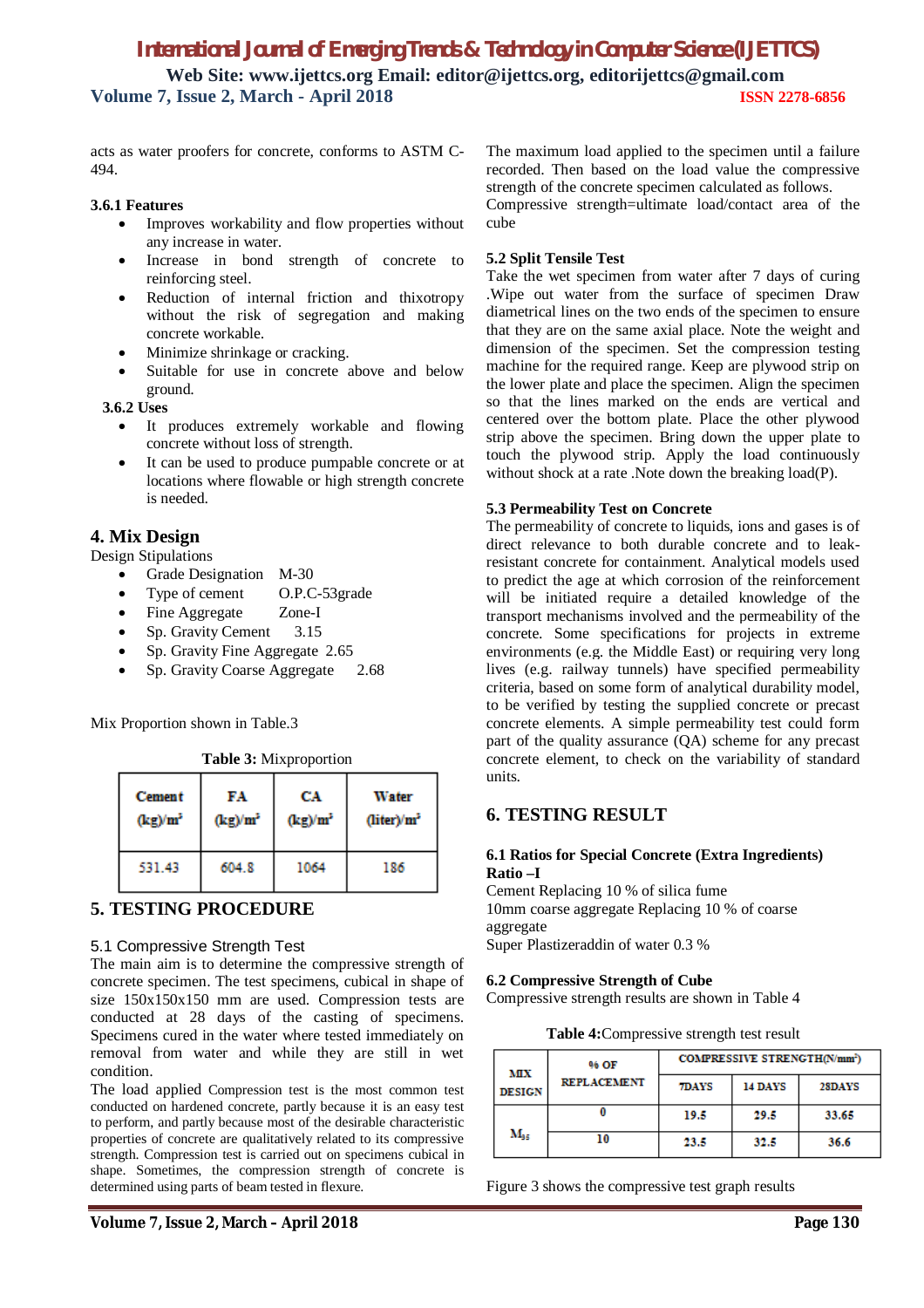

**Figure3**Compression test graph result

**6.3 Split Tensile Test for Cylinder** Split tensile test results are shown in Table 5

| мх<br>96 OF   |                    |                   | <b>SPLIT TENSILE TEST (N/mm<sup>2</sup>)</b> |      |  |
|---------------|--------------------|-------------------|----------------------------------------------|------|--|
| <b>DESIGN</b> | <b>REPLACEMENT</b> | 7 DAYS<br>14 DAYS | 28 DAYS                                      |      |  |
|               |                    | 1.88              | 2.5                                          | 3.38 |  |
| $M_{ac}$      | 10                 | 1.96              | 3.15                                         | 3.89 |  |

Figure 4 shows the split tensile graph results



**Figure 4**Split tensile graph result

### **6.4 Permeability Test**

Permeability test results are shown in Table 6

| Time | Permeability (cm/sec) |  |
|------|-----------------------|--|
| 15   | 0.17                  |  |
| 20   | 0.165                 |  |
| 25   | 0.15                  |  |
| 30   | 0.13                  |  |

**Table 6:**Permeability test

Figure 5 shows the permeability test results



**Figure 5**Permeability test results

### **7. CONCLUSION**

- 1) Pervious concrete mix proportions increased with addition of 0.3% of super plasticizers and increases with addition of 10 mm coarse aggregate.
- 2) The compressive strength of pervious concrete increases by 10% with the addition of silica fume in concrete.
- 3) Compressive strength of conventional concrete is 33.65 MPa at 28 days, and pervious concrete is 36.6 MPa, which is greater than conventional concrete.
- 4) Split tensile strength of conventional concrete is 3.3 MPa at 28 days, and pervious concrete is 3.89MPa, which is greater than conventional concrete
- 5) The experimental observations have shown an average Co-efficient of permeability as 0.165 cm/sec.

### **References**

- [30]. T.Subramani.,S.Krishnan. S.K.Ganesan., G.Nagarajan "Investigation of Mechanical Properties in Polyester and Phenyl-ester Composites<br>Reinforced With Chicken Feather Fiber" Reinforced With Chicken Feather Fiber" International Journal of Engineering Research and Applications Vol. 4, Issue 12(Version 4), pp.93-104, 2014.
- [31]. T.Subramani, J.Jayalakshmi , " Analytical Investigation Of Bonded Glass Fibre Reinforced Polymer Sheets With Reinforced Concrete Beam Using Ansys" , International Journal of Application or Innovation in Engineering & Management (IJAIEM) , Volume 4, Issue 5, pp. 105-112 , 2015
- [32]. T.Subramani, D.Latha , " Experimental Study On Recycled Industrial Waste Used In Concrete" , International Journal of Application or Innovation in Engineering & Management (IJAIEM) , Volume 4, Issue 5, pp. 113-122 , 2015
- [33]. T.Subramani, V.Angappan , " Experimental Investigation Of Papercrete Concrete" , International Journal of Application or Innovation in Engineering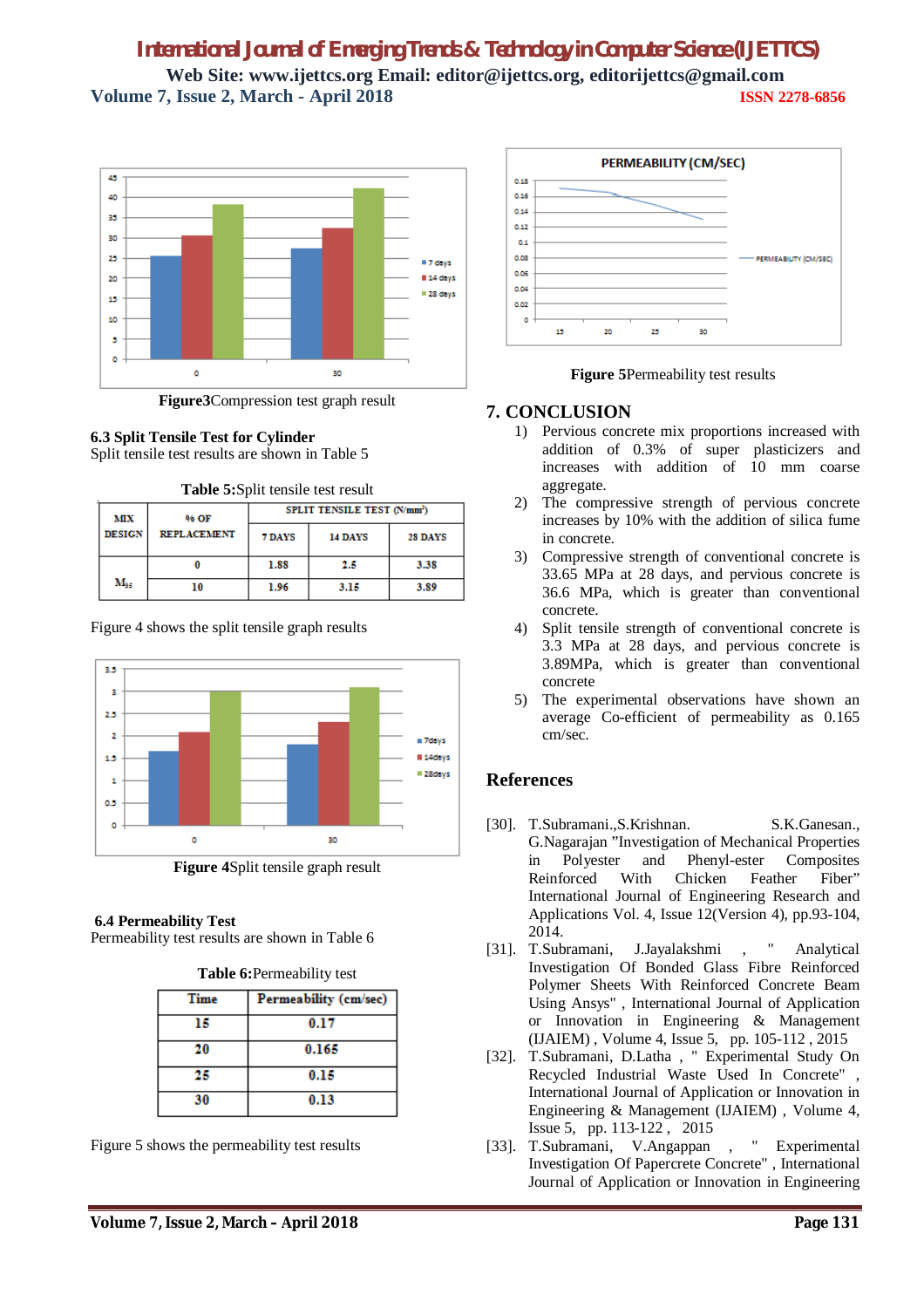& Management (IJAIEM) , Volume 4, Issue 5, pp. 134-143 , 2015

- [34]. T.Subramani, V.K.Pugal , " Experimental Study On Plastic Waste As A Coarse Aggregate For Structural Concrete" , International Journal of Application or Innovation in Engineering & Management (IJAIEM) , Volume 4, Issue 5, pp.144-152 2015
- [35]. T.Subramani, B.Suresh , " Experimental Investigation Of Using Ceramic Waste As A Coarse Aggregate Making A Light Weight Concrete " , International Journal of Application or Innovation in Engineering & Management (IJAIEM) , Volume 4, Issue 5, pp. 153-162 , 2015
- [36]. T.Subramani, M.Prabhakaran , " Experimental Study On Bagasse Ash In Concrete" , International Journal of Application or Innovation in Engineering & Management (IJAIEM) , Volume 4, Issue 5, pp. 163-172 , 2015
- [37]. T.Subramani, A.Mumtaj , " Experimental Investigation Of Partial Replacement Of Sand With Glass Fibre" , International Journal of Application or Innovation in Engineering & Management (IJAIEM) , Volume 4, Issue 5, pp. 254-263 , 2015
- *[38]. T.Subramani, S.B.Sankar Ram Experimental Study on Concrete Using Cement With Glass Powder,IOSR Journal of Engineering,Volume 5 , Issue 5, Version 3, pp43-53, 2015*
- [39]. T.Subramani, S.Kumaran , " Experimental Investigation Of Using Concrete Waste And Brick Waste As A Coarse Aggregate " , International Journal of Application or Innovation in Engineering & Management (IJAIEM) , Volume 4, Issue 5, pp. 294-303 , 2015
- *[40]. T.Subramani, G.Ravi, "Experimental Investigation Of Coarse Aggregate With Steel Slag In Concrete", IOSR Journal of Engineering, Volume 5,Issue 5, Version 3, pp64-73, 2015*
- [41]. T.Subramani, K.S.Ramesh , " Experimental Study On Partial Replacement Of Cement With Fly Ash And Complete Replacement Of Sand With M sand" , International Journal of Application or Innovation in Engineering & Management (IJAIEM) , Volume 4, Issue 5 , pp. 313-322 , 2015
- [42]. T.Subramani, G.Shanmugam , " Experimental Investigation Of Using Papercrete And Recycled Aggregate As A Coarse Aggregate " , International Journal of Application or Innovation in Engineering & Management (IJAIEM) , Volume 4, Issue 5, pp. 323-332 , May 2015
- [43]. T.Subramani, P.Sakthivel , " Experimental Investigation On Flyash Based Geopolymer Bricks" , International Journal of Application or Innovation in Engineering & Management (IJAIEM) , Volume 5, Issue 5, pp. 216-227 , 2016 .
- [44]. T.Subramani, R.Siva, "Experimental Study On Flexural And Impact Behavior Of Ferrocement Slabs" International Journal of Application or Innovation in Engineering & Management (IJAIEM), Volume 5, Issue 5, pp. 228-238 , 2016
- [45]. T.Subramani, A.Anbuchezian , " Experimental Study Of Palm Oil Fuel Ash As Cement Replacement Of Concrete " , International Journal of Application or Innovation in Engineering & Management (IJAIEM), Volume 6, Issue 3, March 2017 , pp. 001- 005 , ISSN 2319 - 4847.
- [46]. T.Subramani, A.Anbuchezian , " Experimental Study Of Mineral Admixture Of Self Compacting Concrete " , International Journal of Application or Innovation in Engineering & Management (IJAIEM), Volume 6, Issue 3, March 2017 , pp. 006-010 , ISSN 2319 - 4847.
- [47]. T.Subramani, A.Anbuchezian , " Experimental Test On Bitumen With Addition Of 35% Of Plastic Fibre " , International Journal of Application or Innovation in Engineering & Management (IJAIEM), Volume 6, Issue 3, March 2017 , pp. 017-022 , ISSN 2319 - 4847.
- [48]. T.Subramani, A.Anbuchezian , " Stabilization Of M30 Concrete Pavement By Partially Replacing Cement By 20% Of Flyash And Sodium Silicate " , International Journal of Application or Innovation in Engineering & Management (IJAIEM), Volume 6, Issue 3, March 2017 , pp. 023-031 , ISSN 2319 - 4847.
- [49]. T.Subramani, A.Anbuchezian , " Experimental Investigation On Flexural Behavior Of Folded Ferro Cement Panels " , International Journal of Application or Innovation in Engineering & Management (IJAIEM), Volume 6, Issue 3, March 2017 , pp. 045-049 , ISSN 2319 - 4847.
- [50]. T.Subramani, A.Anbuchezian , " Experimental Study On Replacement Of Concrete Material By Water Treatment Plant Waste Sewage " , International Journal of Application or Innovation in Engineering & Management (IJAIEM), Volume 6, Issue 3, March 2017 , pp. 050-057 , ISSN 2319 - 4847.
- [51]. T.Subramani, A. Fizoor Rahman , " An Experimental Study On The Properties Of Pet Fibre Reinforced Concrete " , International Journal of Application or Innovation in Engineering & Management (IJAIEM), Volume 6, Issue 3, March 2017 , pp. 058-066 , ISSN 2319 - 4847.
- [52]. T.Subramani, M.Meganathan, S.Priyanka, Experimental Study On Strength Properties Of Diaphanous Concrete With Vermiculite " International Journal of Application or Innovation in Engineering & Management (IJAIEM), Volume 6, Issue 5, May 2017 , pp. 229-238 , ISSN 2319 - 4847.
- [53]. T.Subramani, T.Anandavel, S.Priyanka , " Experimental Investigation Of Waste Plastic Fiber In Reinforced Cement Concrete Using Recycled Coarse Aggregate " , International Journal of Application or Innovation in Engineering & Management (IJAIEM), Volume 6, Issue 5, May 2017 , pp. 239- 250 , ISSN 2319 - 4847.
- [54]. T.Subramani, S.Priyanka , " Experimental Test On Carbon Nano Powder On The Properties Of Concrete " , International Journal of Application or